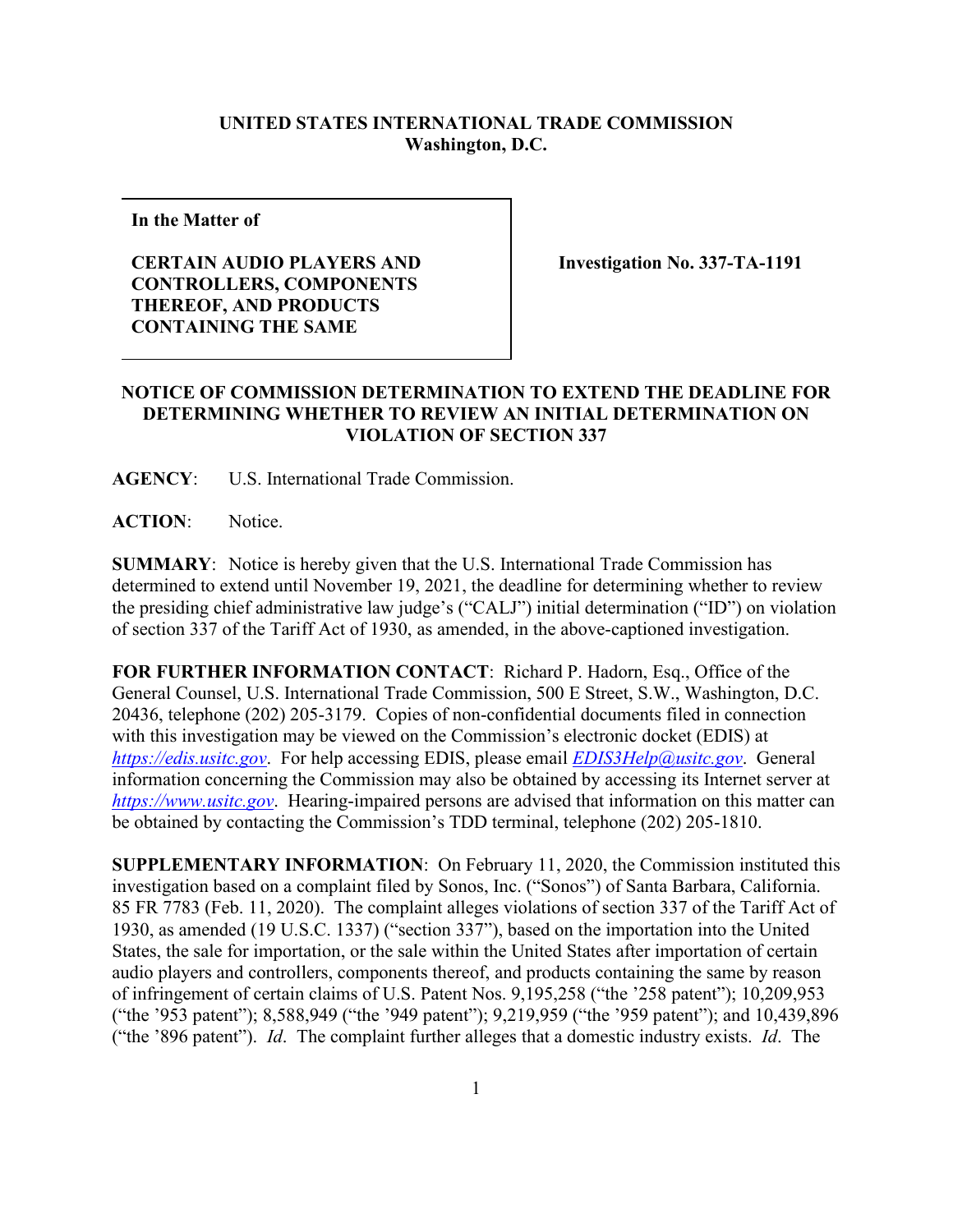notice of investigation named as respondents Google LLC ("Google") and Alphabet Inc. ("Alphabet"), both of Mountain View, California. *Id*. The Office of Unfair Import Investigations ("OUII") is also named as a party. *Id*.

On September 21, 2020, the Commission terminated the investigation as to Alphabet based on withdrawal of the allegations in the complaint directed to Alphabet. Order No. 18 (Sept. 1, 2020), *unreviewed by* Comm'n Notice (Sept. 21, 2020). On November 24, 2020, the Commission determined that the importation requirement has been satisfied. Order No. 27 (Oct. 27, 2020), *unreviewed by* Comm'n Notice (Nov. 24, 2020). On February 2, 2021, the Commission determined that the technical prong of the domestic industry requirement has been satisfied as to the '949 patent. Order No. 32 (Jan. 4, 2021), *unreviewed by* Comm'n Notice (Feb. 2, 2021). On February 16, 2021, the Commission determined that the economic prong of the domestic industry requirement has been satisfied as to all asserted patents. Order No. 35 (Jan. 14, 2021), *reviewed and aff'd by* Comm'n Notice (Feb. 16, 2021). On March 12, 2021, the Commission partially terminated the investigation based on withdrawal of the allegations in the complaint as to the following asserted claims: claims 22 and 23 of the '258 patent; claims 12 and 13 of the '953 patent; claims 5, 9, 29, and 35 of the '959 patent; and claim 3 of the '896 patent. Order No. 58 (Feb. 23, 2021), *unreviewed by* Comm'n Notice (Mar. 12, 2021).

On August 13, 2021, the CALJ issued a combined ID on violation and a recommended determination ("RD") on remedy and bonding. The ID finds violations of section 337 with respect to all asserted patents. ID at 180-82. The RD recommends that, should the Commission determine that violations of section 337 occurred, then the Commission should: (i) issue a limited exclusion order against Google; (ii) issue a cease and desist order against Google; and (iii) set a 100 percent bond for any importations of infringing products during the period of Presidential review. *Id*. at 182-88.

On August 27, 2021, Sonos and Google each filed a petition for review of the ID on violation. On September 7, 2021, the private parties filed responses to each other's petitions, and OUII filed a combined response to both petitions.

On September 13, 2021, the Commission received eight submissions on the public interest from members of the public in response to the Commission's Federal Register notice. *See* 86 FR 46715 (Aug. 19, 2021). The Commission did not receive submissions on the public interest from the parties pursuant to Commission Rule 210.50(a)(4) (19 CFR 210.50(a)(4)).

The Commission has determined to extend until November 19, 2021, the deadline for determining whether to review the ID on violation.

The Commission vote for this determination took place on October 14, 2021.

The authority for the Commission's determination is contained in section 337 of the Tariff Act of 1930, as amended (19 U.S.C. 1337), and in Part 210 of the Commission's Rules of Practice and Procedure (19 CFR Part 210).